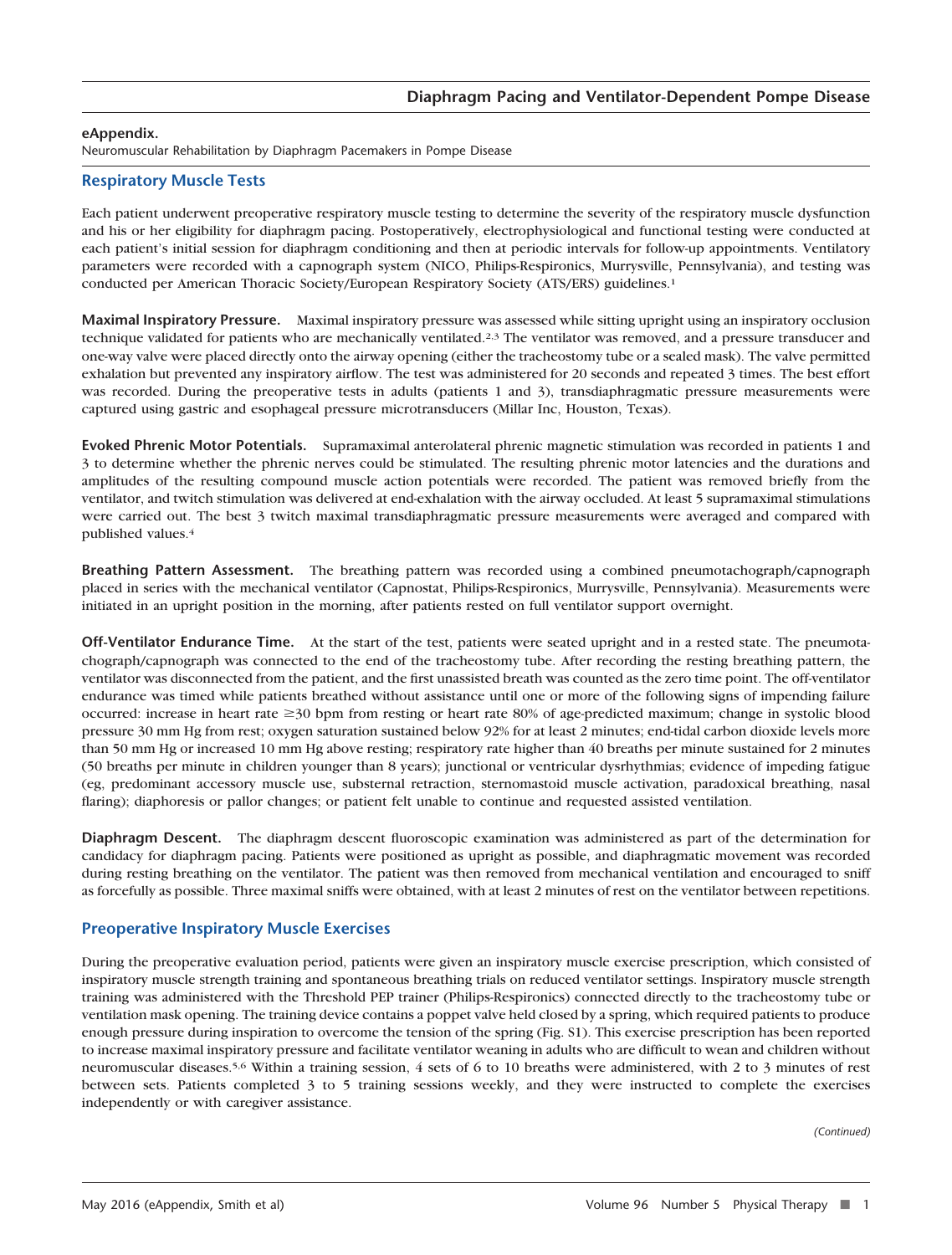## **Diaphragm Pacing and Ventilator-Dependent Pompe Disease**

# **eAppendix.**

Continued

In addition, spontaneous breathing trials were completed at least 5 days per week. The patient's pressure support was progressively lowered in 20% increments to identify the lowest support where the patient could preserve minute ventilation for at least 20 minutes with stable vital signs. There was considerable variability in each patient's tolerance for reduced support. Patient 2 was able to complete the spontaneous breathing trials for 30 to 60 minutes without mechanical ventilation support. Patients 1 and 3 used synchronous intermittent mandatory ventilation at a reduced backup rate (intermittent mandatory ventilation of 2–6 breaths) and peak inspiratory pressure (20%–30% reduction from resting peak inspiratory pressure) for 20 to 60 minutes.

# **Diaphragm Pacing Settings**

The NeuRx Diaphragm Pacing System (DPS, Synapse Biomedical Inc, Oberlin, Ohio) can be programmed to coordinate with spontaneous breathing on reduced or no mechanical ventilation support. The optimal pacer settings differed slightly for each patient. Generally speaking, low-frequency, short pulse-width stimulations were delivered at the highest comfortable amplitude that elicited a gain in tidal volume. The biphasic pulse stimulus for each of the 4 stimulation channels was programmed separately for the following parameters:

Power. Specific channels can be turned on and off, as indicated.

**Amplitude.** The pulse amplitude (5–25 mA) is the intensity (in milliamperes) of each stimulus pulse. Amplitudes of 25 mA are well tolerated in patients with high cervical spinal cord injury with sensory impairments.7 Because our case patients retained full sensation, the initial amplitude was limited to the highest nonpainful intensity, which occurred between 5 and 8 mA.

**Pulse width.** The pulse width (20–200 microseconds) reflects the duration (in microseconds) of stimulation. Changes in pulse width within the clinically significant range do not elicit large fluctuations in the size of the motor units recruited (somewhat smaller diameter fibers at higher pulse widths).8 Although pulse width does appreciably influence fatigability within the programmable range of the DPS, a longer pulse width is associated with greater evoked force and larger depth of penetration, when the amplitude is held constant.<sup>9</sup>

In addition to the channel-specific stimulation settings, the general timing of the stimulation could be adjusted with the following parameters:

**Frequency.** The pulse frequency (5-50 Hz) was maintained between 11 and 15 Hz in the case patients. In the canine model of chronic phrenic pacing, high-frequency stimulation elicited Z-band streaming and contractile dysfunction, but low-frequency stimulation was not found to be injurious and promoted greater oxidative function in muscle fibers.10 The manufacturer recommends that stimulus frequency not exceed 20 Hz for chronic stimulation.

**Inspiration time.** The inspiration time (0.8–1.5 second) was set to the length needed to facilitate diaphragm contraction during inspiration and rest during exhalation. Considerations for the DPS inspiration time included the patient's inspiratory duty cycle and tidal volume required to maintain minute ventilation.

**Breath rate.** The DPS breath rate (8–18 breaths per minute) was set to a frequency that matched the patient's comfortable spontaneous respiratory rate. During early phases of conditioning, when patients could not tolerate a lengthy removal from mechanical ventilation, either synchronous intermittent mandatory ventilation or spontaneous ventilator modes were used, enabling the patient to trigger the ventilator with the pacer. The DPS rate was set to at least 2 breaths per minute faster than the patient's backup rate. If the patient was able to tolerate unassisted breathing with a spontaneous respiratory rate over 18 breaths per minute, the DPS was set to match the patient's spontaneous rate in a 2:1 or 3:1 synchronized fashion (eg, a DPS rate of 11 breaths per minute would be used with a spontaneous respiratory rate of 22 breaths per minute).

**Ramp.** The ramp setting (0–10) enabled a gradual lengthening of the pulse width at the pulse onset. Patients reported that this more gradual contraction felt more natural, and pulse settings between 3 and 6 were typically programmed.

*(Continued)*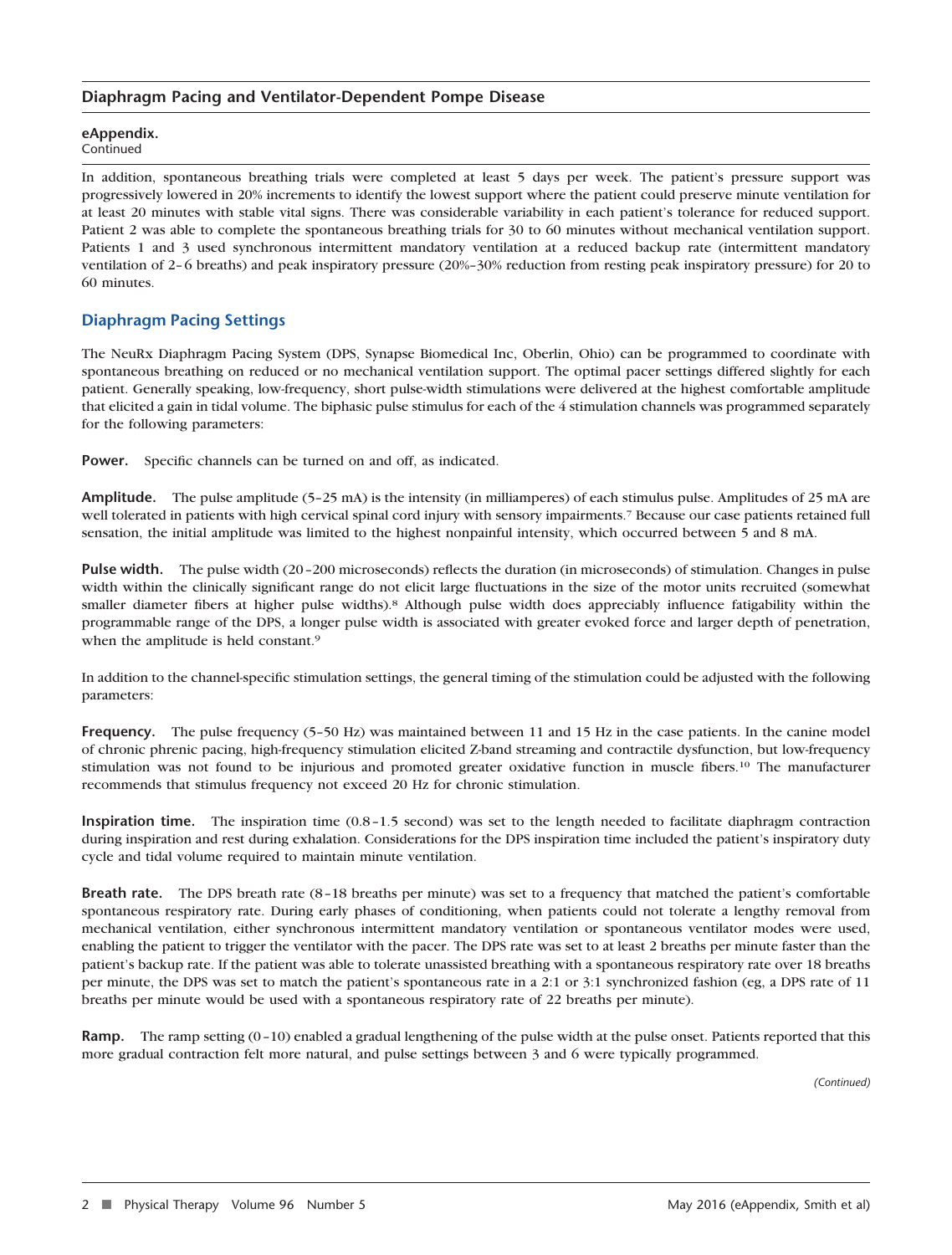Continued

## **Long-Term Maintenance and Repair of Pacer Leads**

The internal leads are secured and coiled subcutaneously to prevent disruption, but the leads are susceptible to damage between the exit site from the skin and the connection to the stimulator block. All of the patients required some long-term maintenance to the external lead segments due to fraying or breakage. After 16 months, patient 1 experienced breakage of the ground lead at the exterior connection to the stimulator block. Patient 2 also experienced ground lead failure after 8 months of pacing. Lead 2 was damaged in patient 3 within the first postoperative week and in the fourth month after implantation. In each of these instances, these minor repairs were made on-site without a need for sedation.

Additional fraying of multiple individual leads in patient 2 resulted in a repair of the external lead block and ground lead replacement after 2 years. Due to patient 2's young age, this procedure was performed under sedation. This repair resulted in a transient seroma around the umbilicus that resolved. External lead breakage may be more common in patients such as ours, who retain some residual limb function.

#### **References**

**Table S1.**

- **1** American Thoracic Society/European Respiratory Sociery. ATS/ERS statement on respiratory muscle testing. *Am J Respir Crit Care Med.* 2002;166:518–624.
- **2** Truwit JD, Marini JJ. Validation of a technique to assess maximal inspiratory pressure in poorly cooperative patients. *Chest.* 1992;102:1216–1219.
- **3** Harikumar G, Moxham J, Greenough A, Rafferty GF. Measurement of maximal inspiratory pressure in ventilated children. *Pediatr Pulmonol.* 2008;43:1085–1091.
- **4** Man WD, Moxham J, Polkey MI. Magnetic stimulation for the measurement of respiratory and skeletal muscle function. *Eur Respir J.* 2004;24:846–860.
- **5** Martin AD, Smith BK, Davenport P, et al. Inspiratory muscle strength training improves weaning outcome in failure to wean patients: a randomized trial. *Crit Care.* 2011;15:R84.
- **6** Smith BK, Bleiweis MS, Neel CR, Martin AD. Inspiratory muscle strength training in infants with congenital heart disease and prolonged mechanical ventilation: a case report. *Phys Ther.* 2013;93:229–236.
- **7** Onders RP, Elmo M, Khansarinia S, et al. Complete worldwide operative experience in laparoscopic diaphragm pacing: results and differences in spinal cord injured patients and amyotrophic lateral sclerosis patients. *Surg Endosc.* 2009;23: 1433–1440.
- **8** Szlavik RB, de Bruin H. The effect of stimulus current pulse width on nerve fiber size recruitment patterns. *Med Eng Phys.* 1999;21:507–515.
- **9** Doucet BM, Lam A, Griffin L. Neuromuscular electrical stimulation for skeletal muscle function. *Yale J Biol Med.* 2012; 85:201–215.
- **10** Peterson DK, Nochomovitz ML, Stellato TA, Mortimer JT. Long-term intramuscular electrical activation of the phrenic nerve: safety and reliability. *IEEE Trans Biomed Eng.* 1994;41:1115–1126.

| Medical Course of Patient 1 <sup>a</sup> |                                                     |                     |                                |           |                 |                 |                |  |
|------------------------------------------|-----------------------------------------------------|---------------------|--------------------------------|-----------|-----------------|-----------------|----------------|--|
| <b>Event</b>                             | <b>Initial</b><br><b>Evaluation</b><br>$(4 + y MV)$ | 4 wk<br><b>IMST</b> | <b>Pacer</b><br><b>Implant</b> | 1 wk      | 1 <sub>mo</sub> | 3 <sub>mo</sub> | <b>Present</b> |  |
| Time (relative to pacer implant)         | $-6$ wk                                             | $-2$ wk             |                                | $+1$ wk   | $+35d$          | $+80d$          | $+3y$          |  |
| Serum CK (U/L)                           |                                                     |                     | 293                            | 198       | 262             |                 |                |  |
| Off-ventilator tolerance/d               | $2.1 \text{ min}$                                   | $2$ min             |                                | $1.8$ min | 4 min           | 8 h             | $12 + h$       |  |
| Spontaneous VT (mL/kg)                   | 4.1                                                 | 4.2                 |                                | 3.3       | 4.3 paced       | 5.7 paced       |                |  |
| $V_E$ (L/min)                            | 4.2                                                 | 4.2                 |                                | 6.6       | 7.3 paced       | 10.2 paced      |                |  |
| Pacing tolerance (h/d)                   |                                                     |                     | 0                              | 2         | 24              | 24              | 24             |  |
| MIP (cm $H_2O$ )                         | $-38$                                               | $-32$               |                                | $-22$     | $-24$           | $-31$           |                |  |

*<sup>a</sup>* Despite chronic ERT and immunosuppression, patient 1 could tolerate only about 2 minutes of unassisted breathing without MV and was chronically ventilator-dependent for >4 years upon transfer to our care. The goals for diaphragm conditioning during the first postoperative month included weaning to minimal daytime ventilator settings and continuous diaphragm pacing. After postoperative day 35, he discharged to inpatient rehabilitation in his home state, where the conditioning regimen emphasized progressive, paced breathing without MV. When the patient was discharged to home on postoperative<br>day 65, he could spend 8 to 10 hours pacing without MV. At 3 years, the pat ERT=enzyme replacement therapy, IMST=inspiratory muscle strength training, MIP=maximal inspiratory pressure, MV=mechanical ventilation,  $V$ T=unassisted tidal volume, VE=unassisted minute ventilation.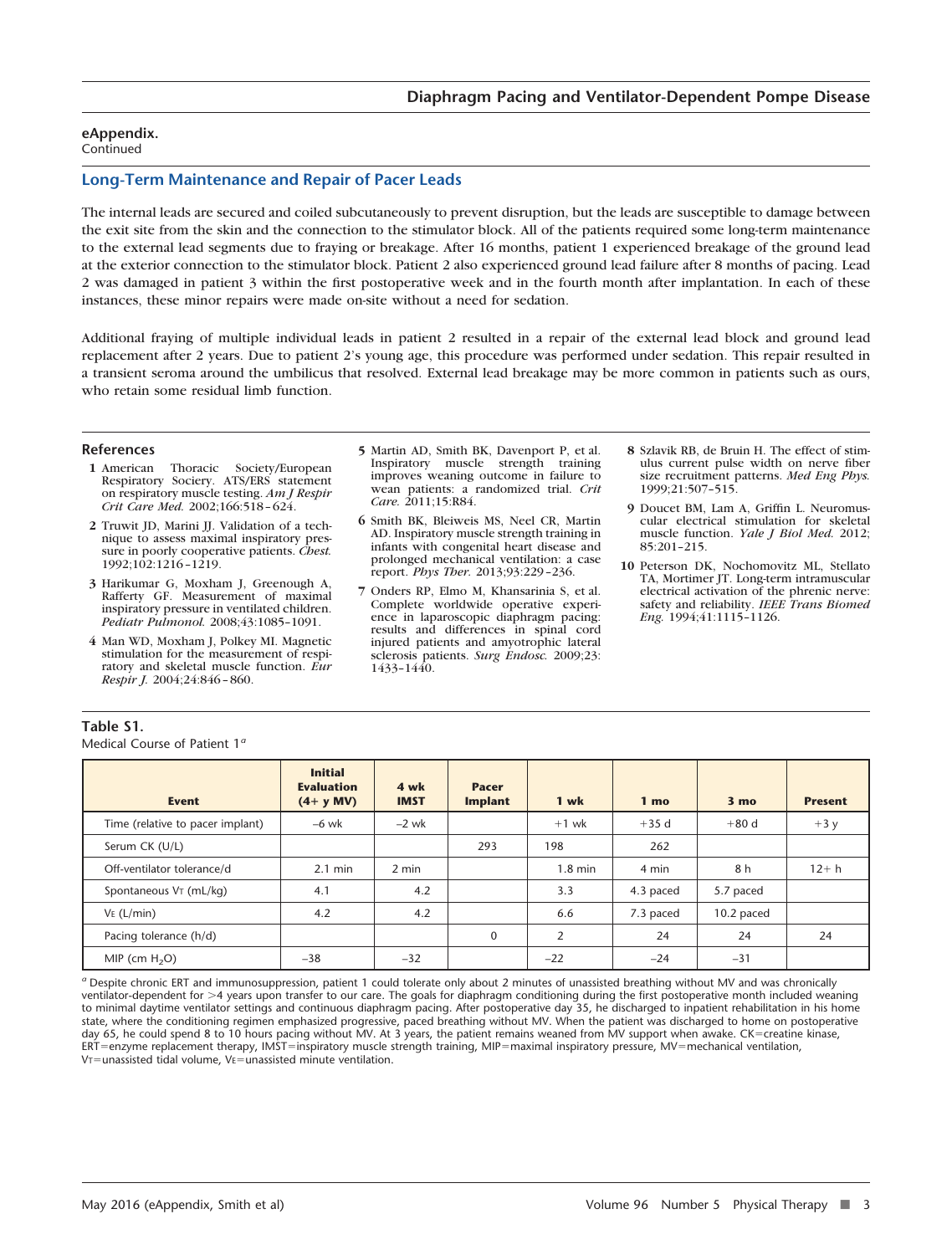Continued

### **Table S2.**

Medical Course of Patient 2*<sup>a</sup>*

| <b>Event</b>                        | <b>Diagnosis</b><br>and <b>ERT</b><br><b>Baseline</b> | 3 y ERT<br>and Immune<br><b>Modulation</b> | <b>Tracheostomy</b><br>and MV | 8 wk MV,<br>4 wk IMST | <b>Pacer</b><br><b>Implant</b> | 1 wk      | 6 wk            | 6 <sub>mo</sub>  | <b>Present</b> |
|-------------------------------------|-------------------------------------------------------|--------------------------------------------|-------------------------------|-----------------------|--------------------------------|-----------|-----------------|------------------|----------------|
| Time (relative to<br>pacer implant) | $-3.2y$                                               | $-3$ mo                                    | $-2$ mo                       | $-1$ d                |                                | $+7d$     | $+50d$          | $5.5 \text{ mo}$ | $+2.4y$        |
| Serum CK (U/L)                      | 560                                                   | 409                                        |                               | 949                   | 806                            | 876       | 1,822           |                  |                |
| M-mode LV mass (Z)                  | 9.22                                                  | 7.27                                       | 6.59                          |                       |                                |           | 6.01            | 3.38             | 2.4            |
| Off-ventilator tolerance            |                                                       | NIV, 20 min                                | $10 \text{ min}$              | $60$ min              |                                | $60$ min  | 12 <sub>h</sub> | 12 <sub>h</sub>  | $16 - 17h$     |
| Spontaneous V <sub>T</sub> (mL/kg)  |                                                       | 3.8                                        |                               | 5.0                   |                                | 5.3 paced | 6.1 paced       | 7.7 paced        |                |
| $Ve$ (L/min)                        |                                                       |                                            |                               | 3.6                   |                                | 5.5       | 4.6             | 5.5              |                |
| Pacing tolerance (h/d)              |                                                       |                                            |                               |                       | $\Omega$                       | 2         | 24              | 24               | $4 - 6$        |
| MIP (cm $H_2O$ )                    |                                                       | $-28$                                      | $-35$                         | $-65$                 |                                |           | $-53$           | $-61$            | $-78$          |

<sup>a</sup>Patient 2 had hypertrophic cardiomyopathy and respiratory compromise that was unresponsive to chronic ERT and immunosuppression. Neither NIV nor<br>tracheostomy reduced reversed ventilatory muscle compromise. After 1 month weaned during waking hours >2 years later. Cardiac function also has improved following in the 2 years since pacing. CK=creatine kinase, ERT=enzyme replacement therapy, IMST=inspiratory muscle strength training, MIP=maximal inspiratory pressure, MV=mechanical ventilation, NIV=noninvasive<br>ventilation, V⊤=unassisted tidal volume, Vɛ=unassisted minute ventilation, LV=le

## **Table S3.**

Medical Course of Patient 3*<sup>a</sup>*

| <b>Event</b>                         | <b>Initial</b><br><b>Evaluation</b><br>$(5+ y NIV)$ | <b>After</b><br><b>14 wk</b><br><b>IMST</b> | <b>Pacer</b><br><b>Implant</b> | 1 wk                    | 6 wk                    | <b>12 wk</b>            | 1 <sub>y</sub>          |
|--------------------------------------|-----------------------------------------------------|---------------------------------------------|--------------------------------|-------------------------|-------------------------|-------------------------|-------------------------|
| Time (relative to pacer<br>implant)  | $-4.5$ mo                                           | $-7d$                                       |                                | $+7d$                   | $+45d$                  | 90 d                    | 1 y                     |
| Resting Paco <sub>2</sub> (mm Hg)    | 44                                                  |                                             | 42.8                           | 43.6                    | 42.2                    |                         |                         |
| Off-ventilator tolerance             | $0.6$ min                                           | $1.1 \text{ min}$                           |                                | $0.25$ min              | $0.6$ min               | 50-60 min               | $10-12$ min             |
| Peak inspiratory pressure<br>support | 33 cm $H2O$ NIV                                     | 33 cm $H2O$<br><b>NIV</b>                   | 33 cm $H2O$<br>invasive        | 30 cm $H2O$<br>invasive | 29 cm $H2O$<br>invasive | 26 cm $H2O$<br>invasive | 16 cm $H2O$<br>invasive |
| Spontaneous VT (mL/kg)               | 2                                                   | 2.1                                         |                                | 1.0                     | 1.1                     |                         |                         |
| $Ve$ (L/min)                         | 5.4                                                 | 5.4                                         |                                | 5.4                     | 4.4                     |                         |                         |
| Pacing tolerance (h/d)               |                                                     |                                             | $\Omega$                       | 3                       | 24                      | 24                      | 24                      |
| MIP (cm $H_2O$ )                     | $-13.5$                                             | $-12.8$                                     |                                | $-8.5$                  | $-12.5$                 |                         |                         |

The patient required continuous, high-level NIV for >5 years prior to pacing. At postoperative day 8, he was tracheostomized to facilitate secretion<br>clearance in the presence of severe tracheal and bronchial malacia. The p day 50 and was discharged to home on postoperative day 75. Due to the severe malacia, the emphasis of patient 3's weaning strategy was redirected from daily independent breathing trials to slow weans at progressively lower positive pressure support during all waking hours. Patient 3 resumed ERT 10 months postoperatively. The patient can achieve independent airway clearance, daytime support is 40% lower from early postop requirements, and progress with weaning has not plateaued. ERT=enzyme replacement therapy, IMST=inspiratory muscle strength training, MIP=maximal inspiratory pressure, MV=mechanical ventilation, NIV=noninvasive ventilation, Paco<sub>2</sub>=arterial pressure of carbon dioxide obtained overnight, VT=unassisted tidal volume,  $V_F$ =unassisted minute ventilation.